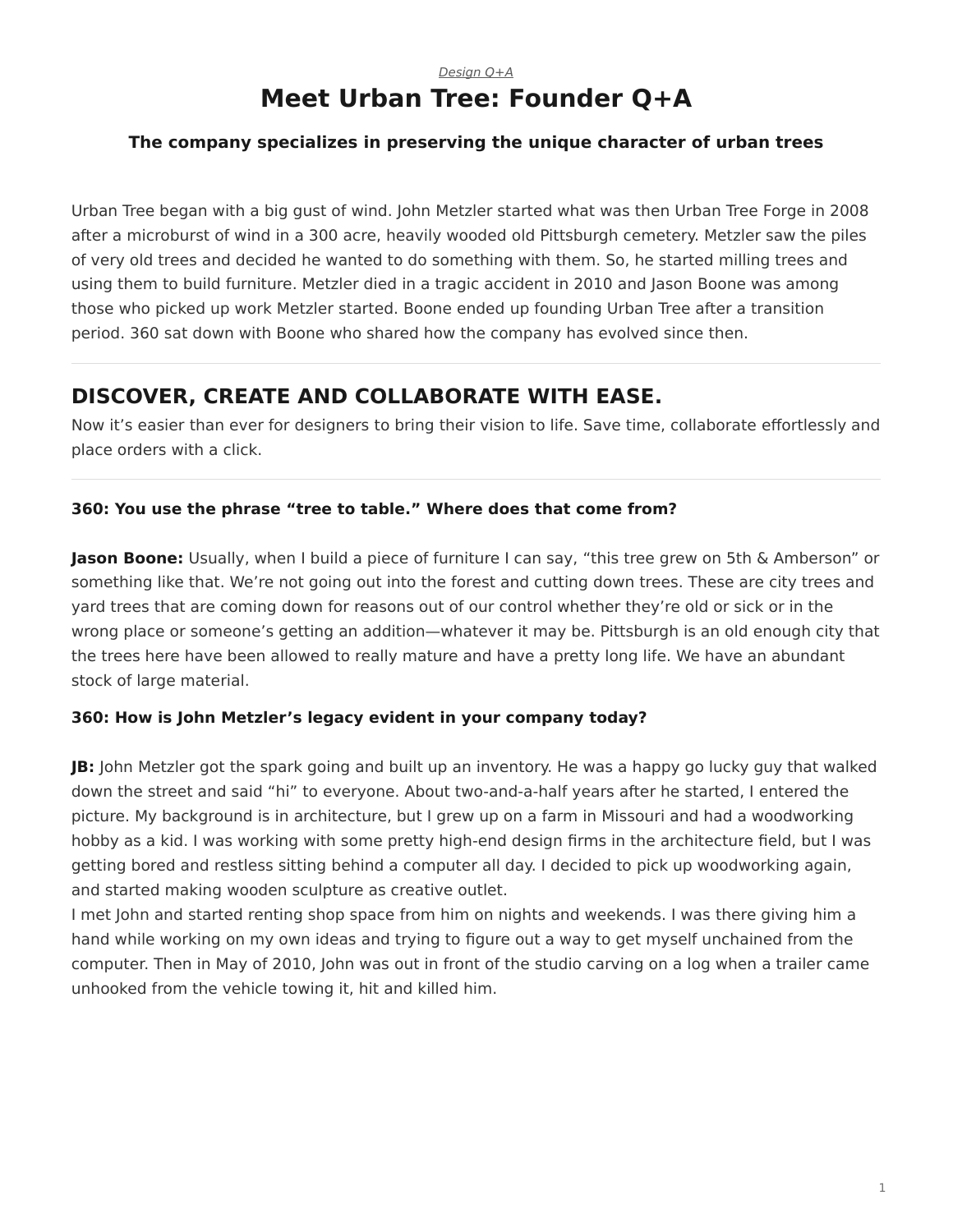## **360: How did you end up picking up the mantle of the company that became Urban Tree?**

**JB:** I had been spending so much time there and was very familiar with everything going on at the studio, so I was able to step in and help the family finish up some jobs that needed to get finished. The tragic nature of the accident, and the fact that it occurred on a really prominent road in Pittsburgh, made it a big news story. The community really rallied around us. The phone never stopped ringing with people asking us to do jobs. Coincidentally, I got laid off about a month after it all happened. So, I just kept going. There was a year or two transition period where we worked things out with the family. Eventually, I bought the stock of wood from them, changed the name a bit, and was able to keep John's idea going.

#### **360: Why do you think Urban Tree has been successful for eight years now?**

**JB:** Part of it is that Pittsburgh people are Pittsburgh proud. They really like the idea that they have a piece of Pittsburgh as their table. That definitely been one of the hooks. And then another big part is that we maintain very high standards. We try to overwhelm people with the quality and craftsmanship. We try to over deliver. We've been able to create a reputation. Most of our growth has been due to word of mouth.

#### **360: How do you source these urban trees?**

**JB:** People either call us or we hear about a tree that has come down. We have a lot of relationships around the tree community. We have a couple thousand square feet stacked floor to ceiling. We try to mill a couple of trees a month and then once a year we ship them to the kiln. We recently bought a new mill that allows us to mill more than we can use so that's opened up opportunities for growth. Eight years in, we've polished all the processes down where we can really crank some stuff through the shop when we've got direct delivery targets. It feels like it's growing naturally and we're reaching a point where we can start looking outside Pittsburgh.

#### **360: How would you describe your design aesthetics?**

**JB:** Our design ethos is that when we complete a table, it almost looks like we didn't touch it. We know all the techniques and craft. We have all sorts of methods to fill cracks or fix rotten spots. But we really want our table tops to looks as if they had been peeled right out of the tree and then polished like a piece of marble. What makes the urban material unique is that it's not straight-grained, clear veneer wood. That perfect veneer stuff used to be the best you could get. But it's so common now. When you see a piece of wood that has cracks, knots, splits and has been pruned and grown over, it looks real. People respond to that.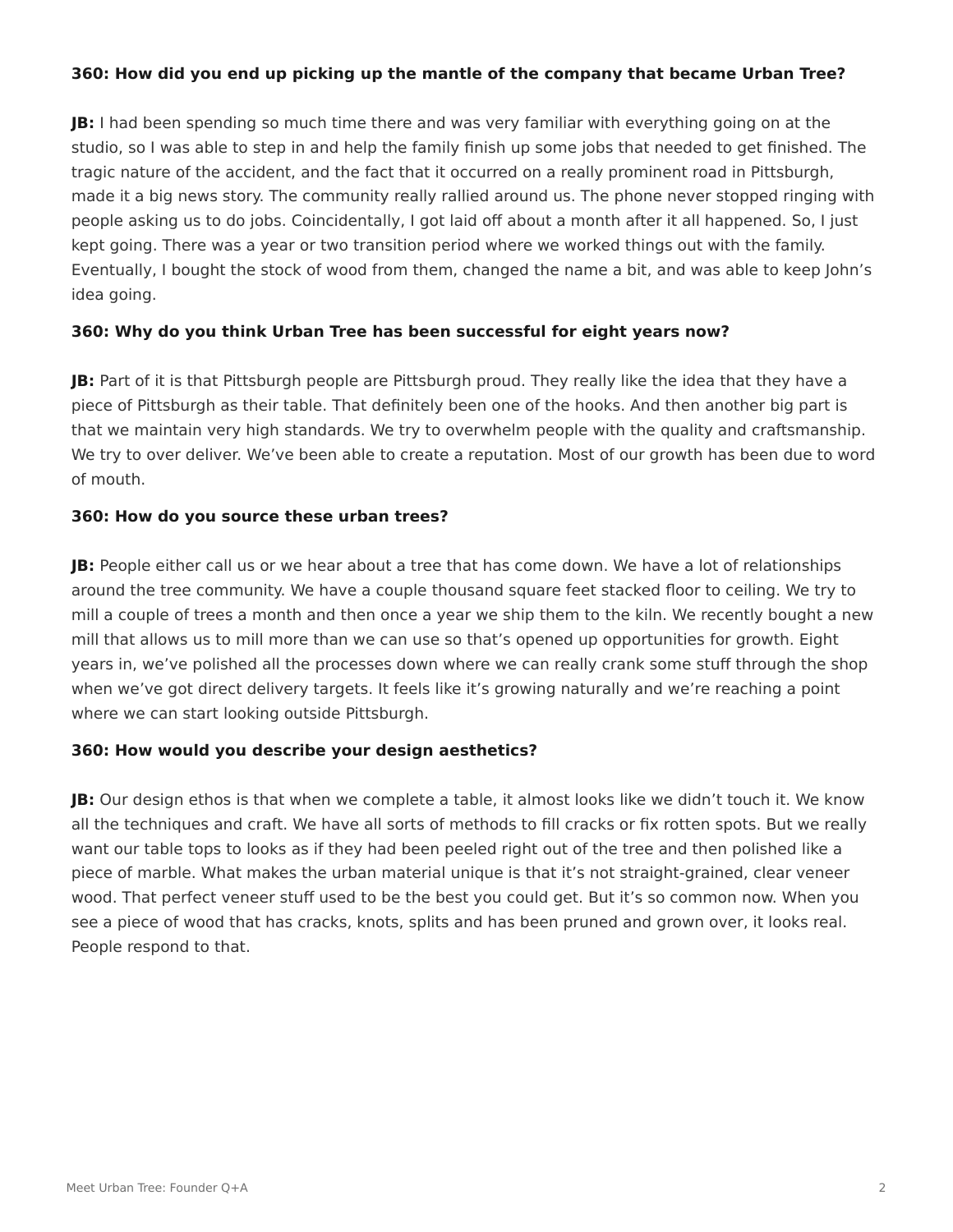## **360: Is there something specific about the trees in Pittsburgh?**

**JB:** Pittsburgh is special because it's this old, monied city. Back in the 1890s, it was one of the richest cities in the country, so people had estates and planted lots of trees. That kind of history is part of the reason John could start this. There's also the geography. Pittsburgh is a major city in a major hardwood growing region. Everything grows here. Within a three hour circle of Pittsburgh, you can get almost any kind of tree that grows within the country.

#### **360: What has you excited right now?**

**JB:** We're working on a corporate lobby in San Francisco that we'll be cladding with slabs. It's going to be a very unique way of using the material. The whole bottom edge will be a live edge and then the surface will keep the texture of the wood. The entire front is going to have waves and ripples. It'll be a tactile experience where you can run your hand on it and feel the movement of the tree. In general, we're exploring adding more texture or a bit of our own fingerprint to our work. Our prototypes are composed pieces as opposed to just letting the lumber do all the work. We're starting to have confidence in our own design and craft to compliment the wood itself.

#### **360: What's the wildest project you guys have ever worked on?**

**JB:** When Uber set up a major office in Pittsburgh, they asked us to do 60 pieces. For four of those, they brought us F-16 titanium jet engine turbines and we designed steel bases with glass tops to hold and display the engines under the table. It didn't even have a piece of wood in it. That was definitely the strangest thing we've ever been asked to design.

## **URBAN TREE**

Specializing in preserving the unique character of urban trees, Explore the Urban Tree collection.

| +About Steelcase |  |
|------------------|--|
| +Customer Care   |  |
| +Legal Notices   |  |
| +Connect With Us |  |
| +Contact Us      |  |